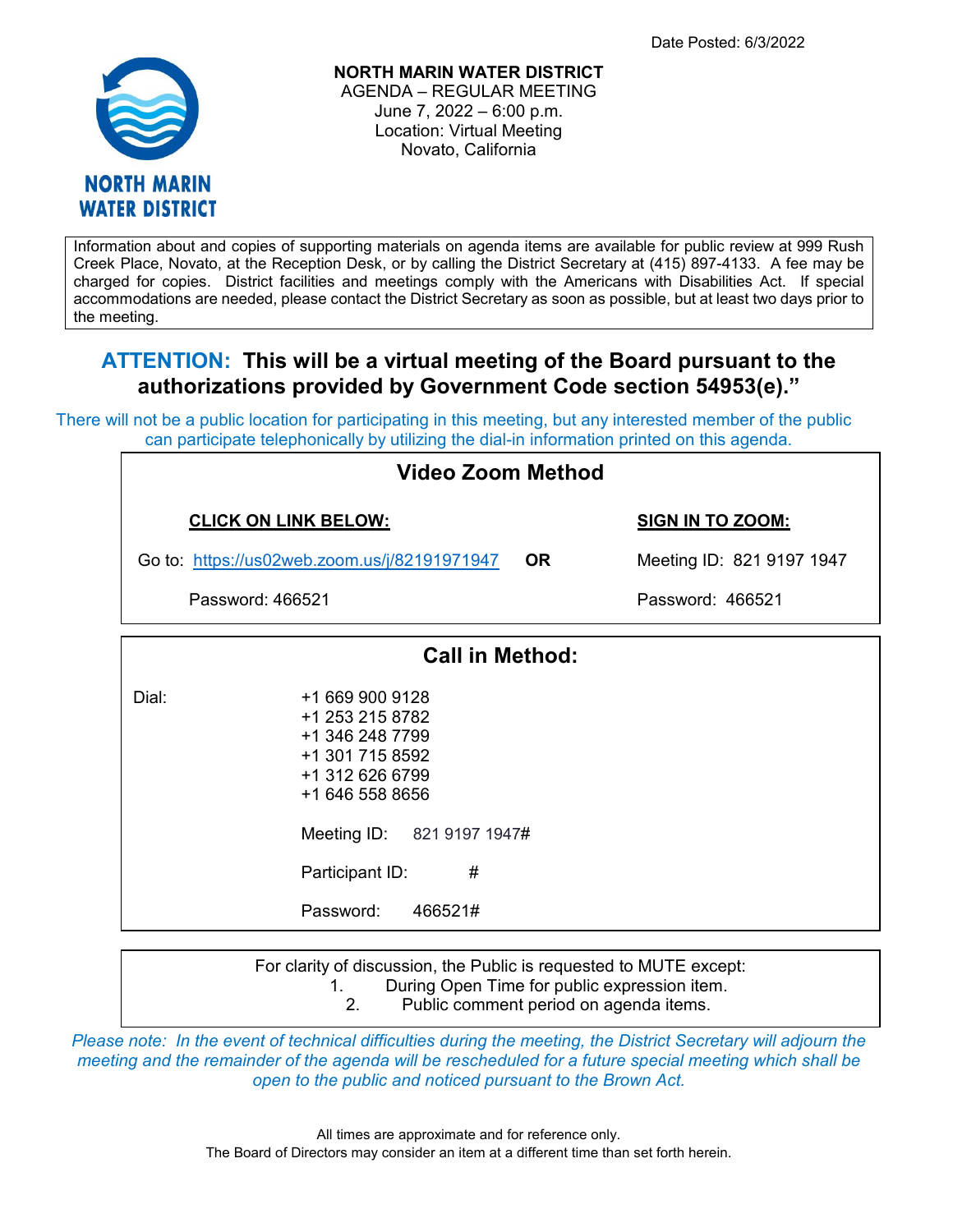## 1. *APPROVE MINUTES FROM REGULAR MEETING -* May 17, 2022

## 2. *GENERAL MANAGER'S REPORT*

#### 3. *OPEN TIME: (Please observe a three-minute time limit)*

This section of the agenda is provided so that the public may express comments on any issues not listed on the agenda that are of interest to the public and within the jurisdiction of the North Marin Water District. When comments are made about matters not on the agenda, Board members can ask questions for clarification, respond to statements or questions from members of the public, refer a matter to staff, or direct staff to place a matter of business on a future agenda. The public may also express comments on agenda items at the time of Board consideration.

## 4. *STAFF/DIRECTORS REPORTS*

## *CONSENT CALENDAR*

The General Manager has reviewed the following items. To his knowledge, there is no opposition to the action. The items can be acted on in one consolidated motion as recommended or may be removed from the Consent Calendar and separately considered at the request of any person.

- 5. **Consent – Approve:**Re-Authorizing Meetings by Teleconference of Legislative Bodies of North Marin Water District Resolution
- 6. *Consent – Approve:* Assistant General Manager/Chief Engineer Appointment
- 7. *Consent - Approve:* Agreement with Kiosk for Communications and Public Outreach
- 8. *Consent – Approve:* NMWD Administration and Laboratory Upgrade Project Architectural and Construction Management Services
- 9. *Consent – Approve:* Pipeline Disposition Agreement with Pacific Gas & Electric, Rush Creek Place

## *ACTION CALENDAR*

10. **Approve:** Resolution of Appreciation for Anthony Arendell **Resolution** Resolution

11. *Approve:* Consider approval of Resolution 22-XX authorizing imposition of a \$1,000 administrative fine for violations of Section 6(b)(1) and amending Section 8 of Emergency Water Conservation Ordinance No. 41 Material Conservation Resolution

### *INFORMATION ITEMS*

- 12. Board of Directors Hybrid Meeting Plan
- 13. Budget Review Proposed FY 22/23 Budgets Novato and West Marin Service Areas
- 14. FY 2021/22 Third Quarter Progress Report -Operations/Maintenance
- 15. NBWA Meeting June 3, 2022

### 16. *MISCELLANEOUS*

Disbursements – Dated May 19, 2022 Disbursements – Dated May 26, 2022 Disbursements – Dated June 2, 2022

### News Articles

Marin IJ – County approves rules for housing – BOARD OF SUPERVISORS Marin IJ – Experts fear reinfections pose big risk – COVID-19 PANDEMIC Marin IJ – Marin Voice – Opportunities to diversify water supply still in reach Marin IJ – Opinion – District should keep all drought rules permanent,